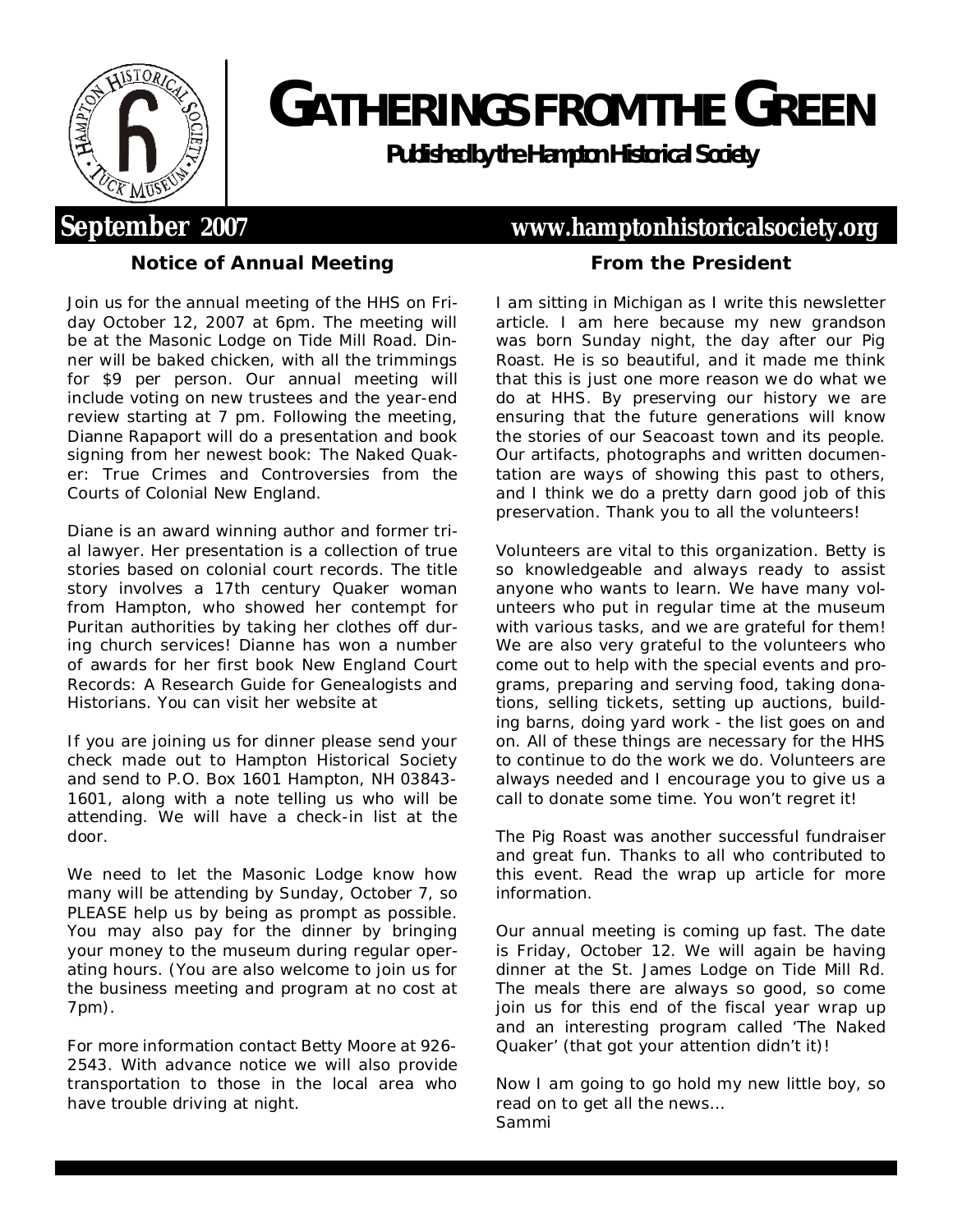#### **Barn Update**

I would hope that all members that live in the area have had a chance to drive by or drop in to see the barn. We are very proud of the finished product! After the raising of the timbers back on June 2 we kept very busy with the finishing work of sheathing, clapboards and painting, and the barn construction is done. Our next step will be electrical work as we light the interior and exterior.

We would not have made this quick progress without the timely work of Paul and Luke Powell. Sometime back Paul volunteered to install the shingles on the barn. One thing led to another, and by the time the frame was raised Paul had agreed to install not only the shingles but also the roof sheathing and a second layer of plywood underlayment on the roof. After all we wanted the barn to be stronger than the original. On some very hot July days Paul and Luke donated their Saturdays to get the work done. For contractors, during the short New Hampshire summer, to lay aside their regular work, or a day of rest, speaks volumes for the Powell's dedication to this project. We greatly appreciated it!

The wall sheathing, clapboards and painting were handled by a growing list of volunteers-Percy Annis, Chuck Weinhold, Jodie Millette, Leigh Smith, Chet Riley, Dann Shaw, Ben Moore, Betty Moore, Bud Desrochers and Dave DeGagne. Dave also was the master carpenter on the job and designed and fashioned a system of rafter extensions to hold fascia and soffit boards for the roof edge. Percy designed a method to dress up the interior concrete columns that support the aisle posts to look like barrels, Dave and Percy installed the slats, and it looks great. The last major bit of carpentry was the creation of new barn doors and a second transom window for the rear of the barn, as always Dave was there and did the work beautifully. It really is a masterpiece to behold.

Several businesses helped during the final phases-Wicked Awesome Paints and Bradco/Wickes Lumber all gave us special prices on the materials and Sun Belt Rentals with a scissors lift that helped with the overall budget.

While we still have a few things to complete: electrical work, sidewalks, landscaping and installation of the exhibits, it looks like we will

get the job done for less than our \$60,000 estimate. Combined with our fundraising, which reached \$65,000, we are happy to report that an endowment fund for future maintenance of the barn will now be created. This will ease the job when the barn needs to be painted in a decade or so.

We are planning a grand opening of the barn for the spring of 2008, hopefully with a barn dance after a special reception for volunteers and donors. More details will follow in the winter newsletter. Until then please stop by, we are happy to show off the newest 'old' barn in Hampton.

Ben Moore

#### **Director's Report**

Accession Number: 2004.036

Object: Post and beam barn frame 'Widow Leavitt Barn' c.1796 from 324 Lafayette Rd Acquisition date: May 2004 Storage location: Grounds of museum and garage at 54 Tide Mill Rd.

Looking at a cement foundation and floor for a year and piles of timbers under blue tarps on the museum grounds, I wasn' t exactly worried. But it took a lot of faith to believe that the barn would be completed on schedule. The crowing achievement of the summer was that all the posts and beams were reunited on the June 2 barn raising and with the hard work of many volunteers, most weekdays all summer long, the newly assembled barn was ready for a preliminary inspection at the annual pig roast on September 1. This beautiful barn is a legacy that future generations of visitors and members will be able to appreciate. See the barn article in this issue for more information.

Now it looks like I need to update the records. Next project -on to finishing the tourist cabin.

Betty Moore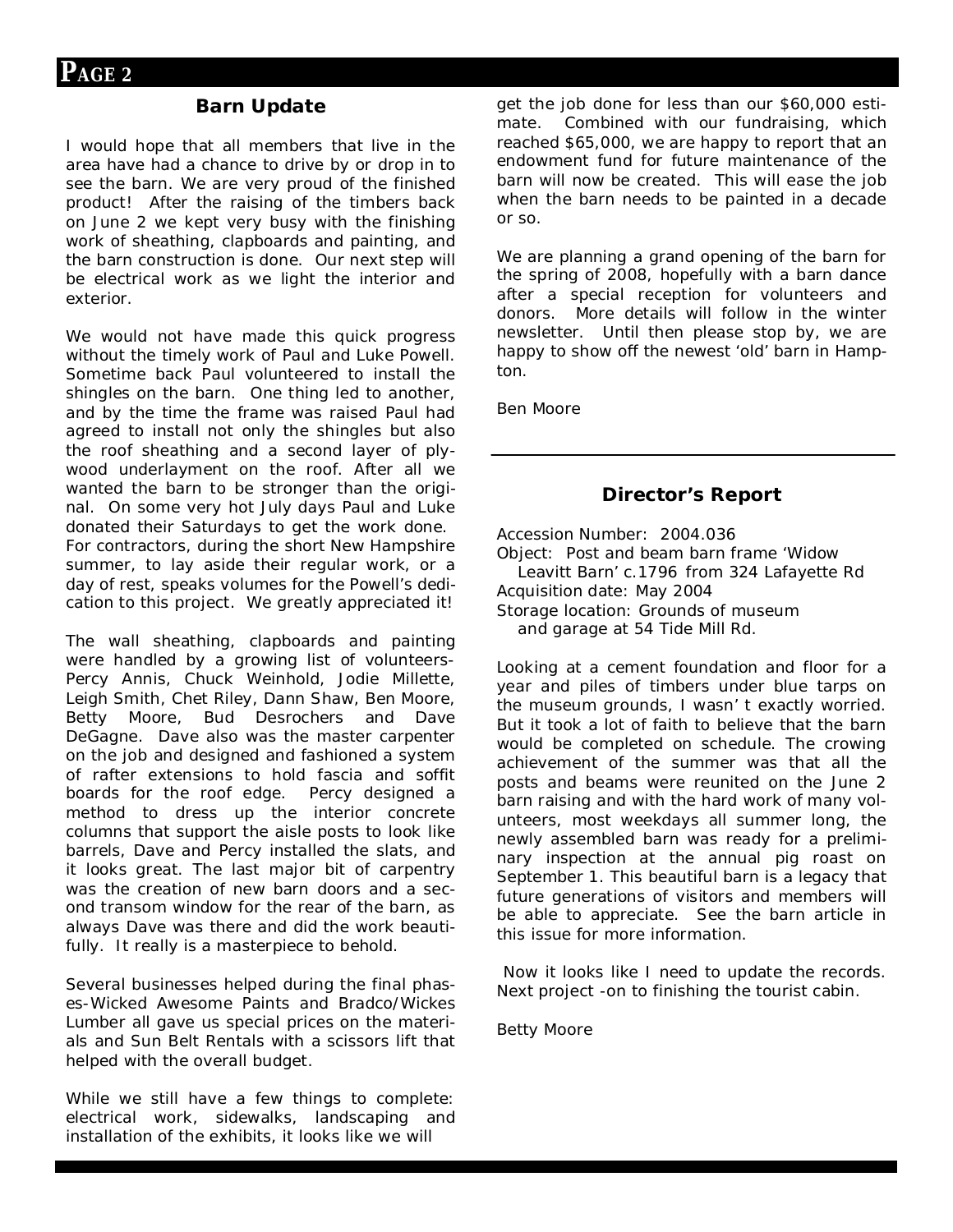#### **Pig Roast 2007**

A more beautiful day was not to be had for our 6th annual pig roast on September 1. The pigs were cooked to perfection, Buba the clown, charmed the children and Yvonne's Music Factory entertained the crowd with her toe-tapping music. Everyone enjoyed the relaxing afternoon with friends old and new.

We served delicious food (selling over 260 tickets), and held a silent auction and 50/50 raffle which made the museum almost \$6,800 after expenses. Thanks goes to Cliff Pratt for suggesting the pig roast to our board and who continues to command the head cook position each year, and to his wife Kate, who provides the beautiful mums that decorate the tables.

Special recognition goes to Catherine Fletcher and Betty Moore who have co-chaired the event for the 6th time; Kelley McLean and Sammi Moe for organizing the silent auction; and to Marilyn Green for coordinating all the food donations.

The event takes lots of volunteers from setting up tents, to watching the pigs all night, to making the delicious homemade desserts. There are over 60 people who help to make the day a success and we thank them all! Besides raising money to operate the Tuck Museum, it is one of the best community events around.

The following business provided food, goods or services for the event: Burger King, Fast services for the event: Eddies, Joe's Meat Shoppe, Hannaford's, Larry's Canopies, Sam's Club, Seacoast Coca-Cola, Shaw's, The Galley Hatch, The Old Salt, Webber Antiques. Another 40 businesses or individuals contributed items to the silent auction or various raffles.

#### **MISSION**

The mission of this organization shall be to promote and honor the history and heritage of the town of Hampton, New Hampshire and its founders and inhabitants; and to preserve such history for future generations.

#### **All About 'DAGS'**

The Saturday, November 10 program 'All About Dags' will be held at 2 PM at the Tuck Museum. Dennis Waters is a dealer of daguerreotypes and has a studio on Water Street in Exeter, NH where he sells and restores 'dags' or dagurreotypes. Daguerreotypes are photographic images perfected by Frenchman, Louis Daguerre, which were made on silver plated copper sheets, and were popular from the 1840s through the 1860s. Early dags took an hour for a sitting, as the exposure time to produce an image took that long. Exposure time lessened with changes in techniques, and soon studios were found in almost every city where a likeness could be made for between \$2-\$5 (at today's prices). During that twenty-year period milli ons of faces and thousands of scenes were produced.

Waters' interest in dags started in 1985 when he purchased his first image and today he has one of the best collections in the country. Dennis encourages anyone who has dagurreotypes of their own to bring them to the program and he will be happy to discuss composition, condition and care. For more information on the program call 926-2543. For information on Dennis Waters and dags go to w[ww.finedags.com](www.finedags.com)

|                                                  | DUALU UL ILUSIEES                                                                                                                                                                                 |
|--------------------------------------------------|---------------------------------------------------------------------------------------------------------------------------------------------------------------------------------------------------|
| President<br>Vice Pres<br>Secretary<br>Treasurer | Sammi Moe<br>Catherine Fletcher<br>Catherine Redden<br><b>Bob Dennett</b>                                                                                                                         |
| Trustees                                         | Elizabeth Aykroyd<br>Percy Annis<br><b>Bud DesRochers</b><br>Rick Griffin<br>Marilyn Green<br><b>Rich Hureau</b><br>Dyana Martin<br><b>Tom McGuirk</b><br>Linda Metcalf<br>Ben Moore<br>Liz Premo |

**Board of Trustees**